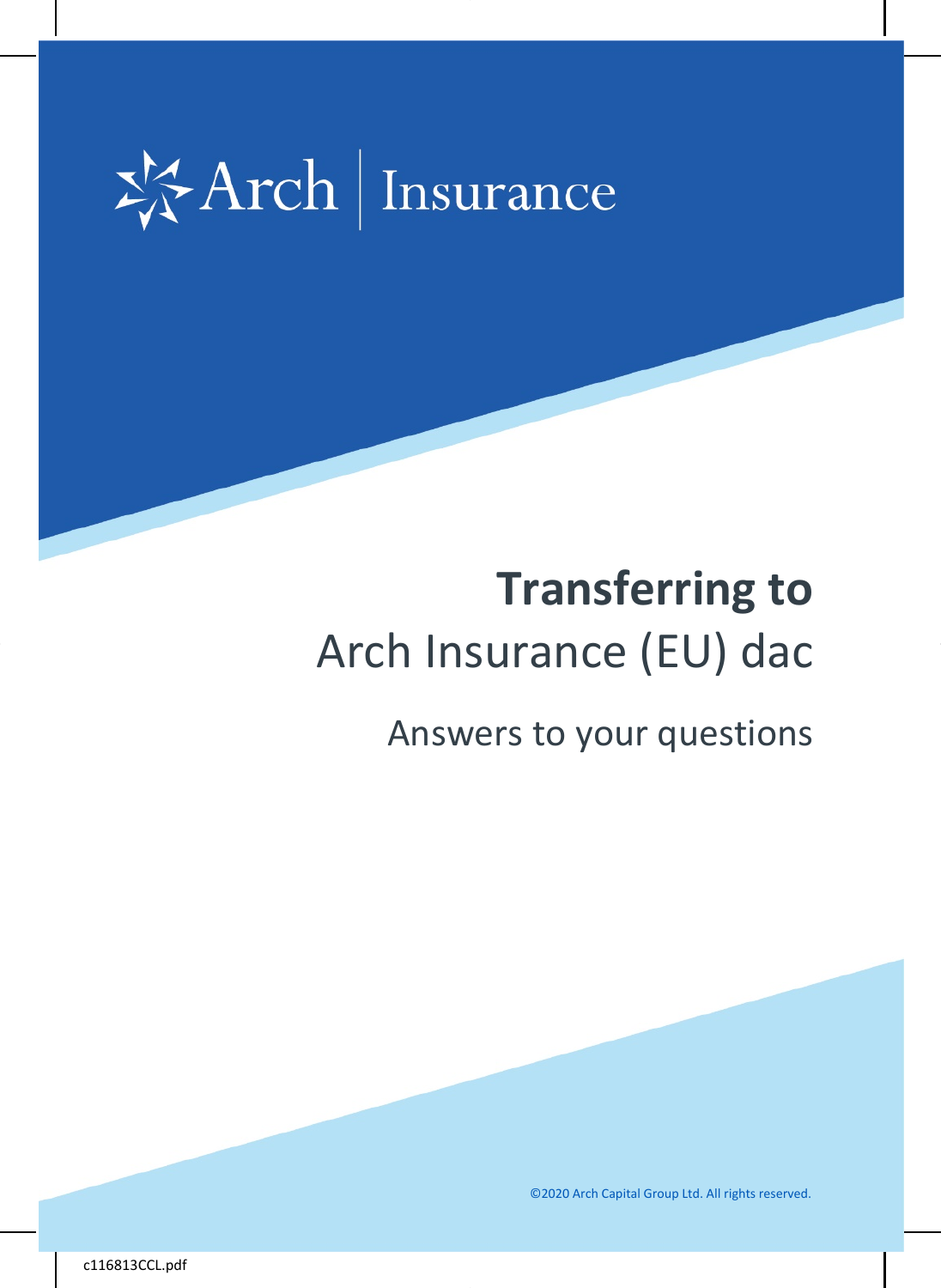

# **Contents**

| Section 2 More about Arch Insurance (EU) dac 3              |
|-------------------------------------------------------------|
| Section 3 More about the Transfer process  5                |
| <b>Section 4</b> More about the Independent Expert 8        |
| <b>Section 5</b> Will there be any changes to my policy?  9 |
|                                                             |
|                                                             |

**Summary of the Scheme and the Independent Expert's Report** (enclosed)

**Legal Notice** (enclosed)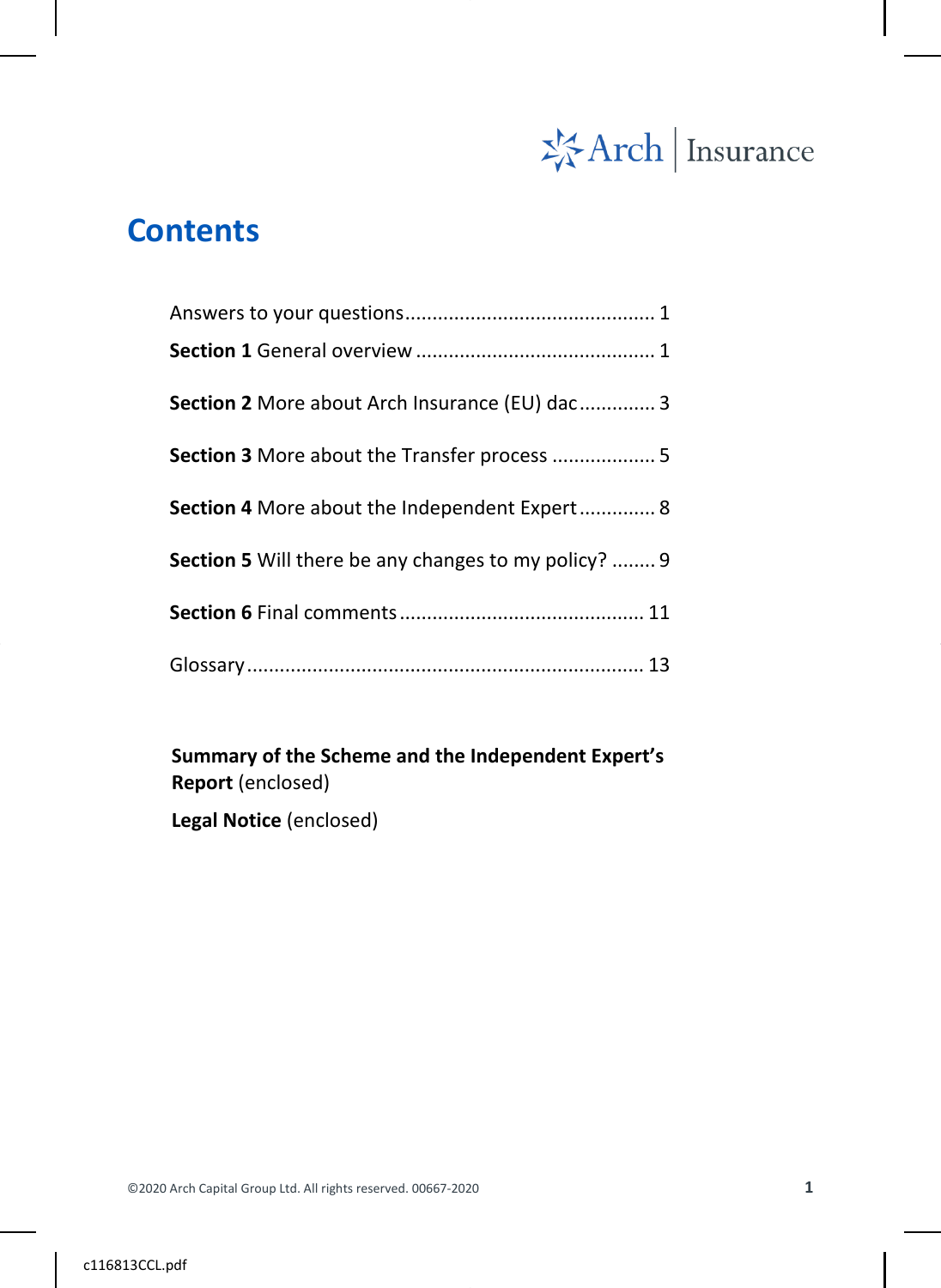

# <span id="page-2-0"></span>**Answers to your questions**

### <span id="page-2-1"></span>**Section 1**

General overview

#### **1.1 What are the proposed changes?**

Arch Insurance (UK) Limited (**AIUK**) proposes to transfer to Arch Insurance (EU) dac (**AIEU**) the insurance business carried on by AIUK (excluding inwards reinsurance business) in any state within the European Economic Area (**EEA** and each such state being an **EEA State**) utilising AIUK's freedom of establishment and/or freedom of services (the **Transfer**).

The Transfer will include risks situated in any EEA State (other than the UK) as well as policies held by policyholders established or resident in an EEA State (other than the UK). Where a policy relates to risks situated both in the EEA and outside the EEA, only the part of the policy which relates to a risk situated in any EEA State (other than the UK) will transfer and where a policy relates to a risk situated solely in the UK or outside the EEA that policy will not transfer, unless the policyholder is established or resident within an EEA State (other than the UK).

This process is known as a Part VII transfer and is effected by means of a **Scheme**.

#### **1.2 When will the Transfer happen?**

If approved by the High Court of Justice of England and Wales (the **Court**), the Transfer is scheduled to take effect on the **Effective Date**. It is expected that this will be 31 December 2020.

Any change to the expected Effective Date will be announced on the website of the Arch group: [www.archcapgroup.com/Insurance/Arch-Part-VII.](http://www.archcapgroup.com/Insurance/Arch-Part-VII)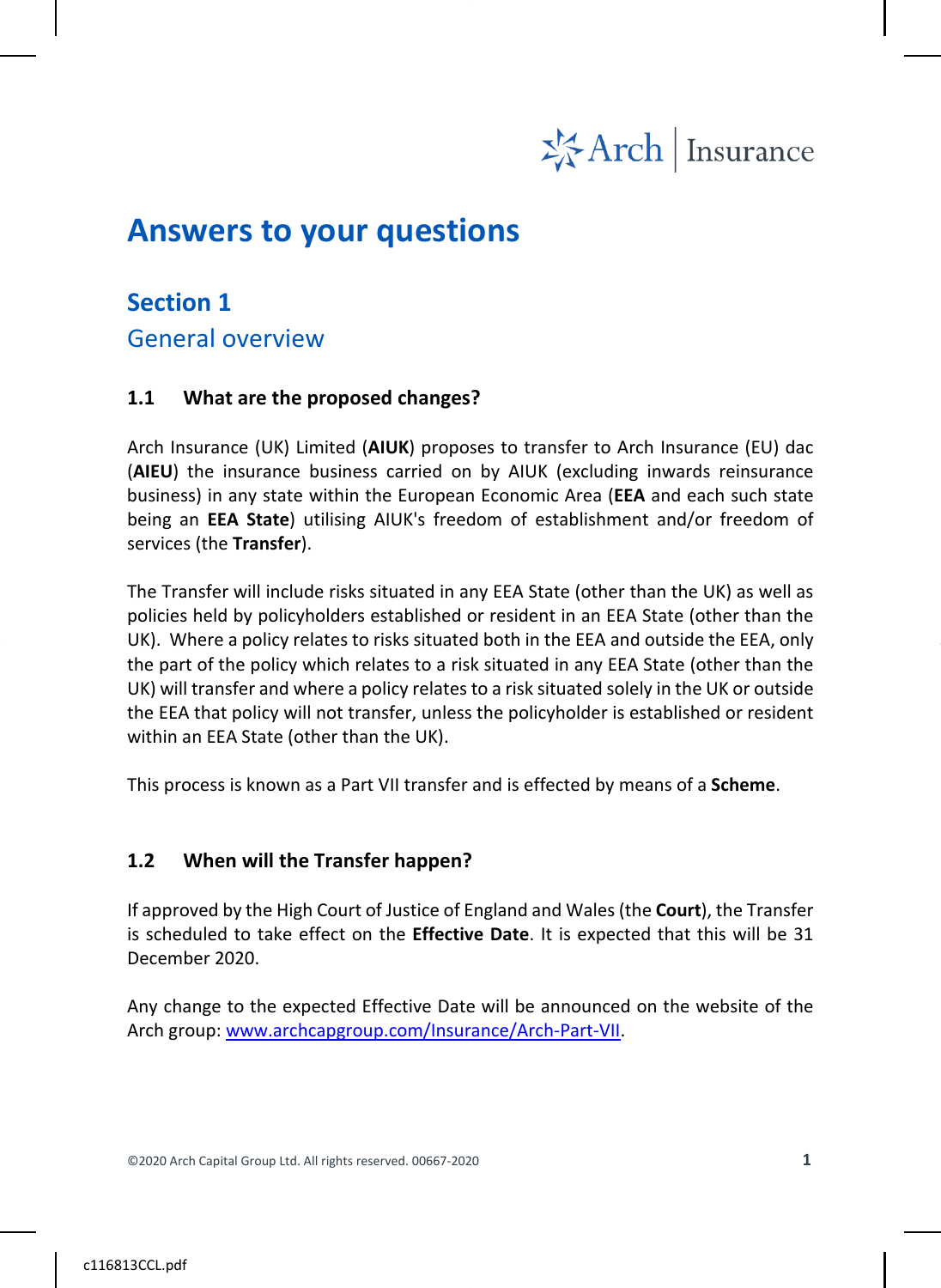

#### **1.3 Which policies are transferring?**

Insurance policies (excluding inwards reinsurance policies) written by AIUK in an EEA State on a freedom of establishment and/or freedom of services basis.

The Transfer will include risks situated in any EEA State (other than the UK) as well as policies held by policyholders established or resident in an EEA State (other than the UK). Where a policy relates to risks situated both in the EEA and outside the EEA, only the part of the policy which relates to a risk situated in the EEA (other than the UK) will transfer, unless the policyholder is established or resident within an EEA State (other than the UK).

Where a policy relates to a risk or risks situated solely in the UK or outside the EEA, that policy will not transfer, unless the policyholder is established or resident within an EEA State (other than the UK).

"Freedom of services" business refers to business written in the UK where the risk is situated elsewhere within the EEA or where the policyholder is established or resident within an EEA State (other than the UK).

If you are unsure which of your policies will transfer to AIEU and which of your policies will remain with AIUK, please contact us using the details provided in Section 6 below.

#### **1.4 Why is AIUK doing this?**

<span id="page-3-0"></span>Following the decision of the UK electorate to vote in favour of leaving the European Union (the **EU**) (**Brexit**), it is necessary for the Arch group to restructure its European operations in order to continue to service our policyholders in the EEA after the UK's withdrawal from the EU on 31 December 2020.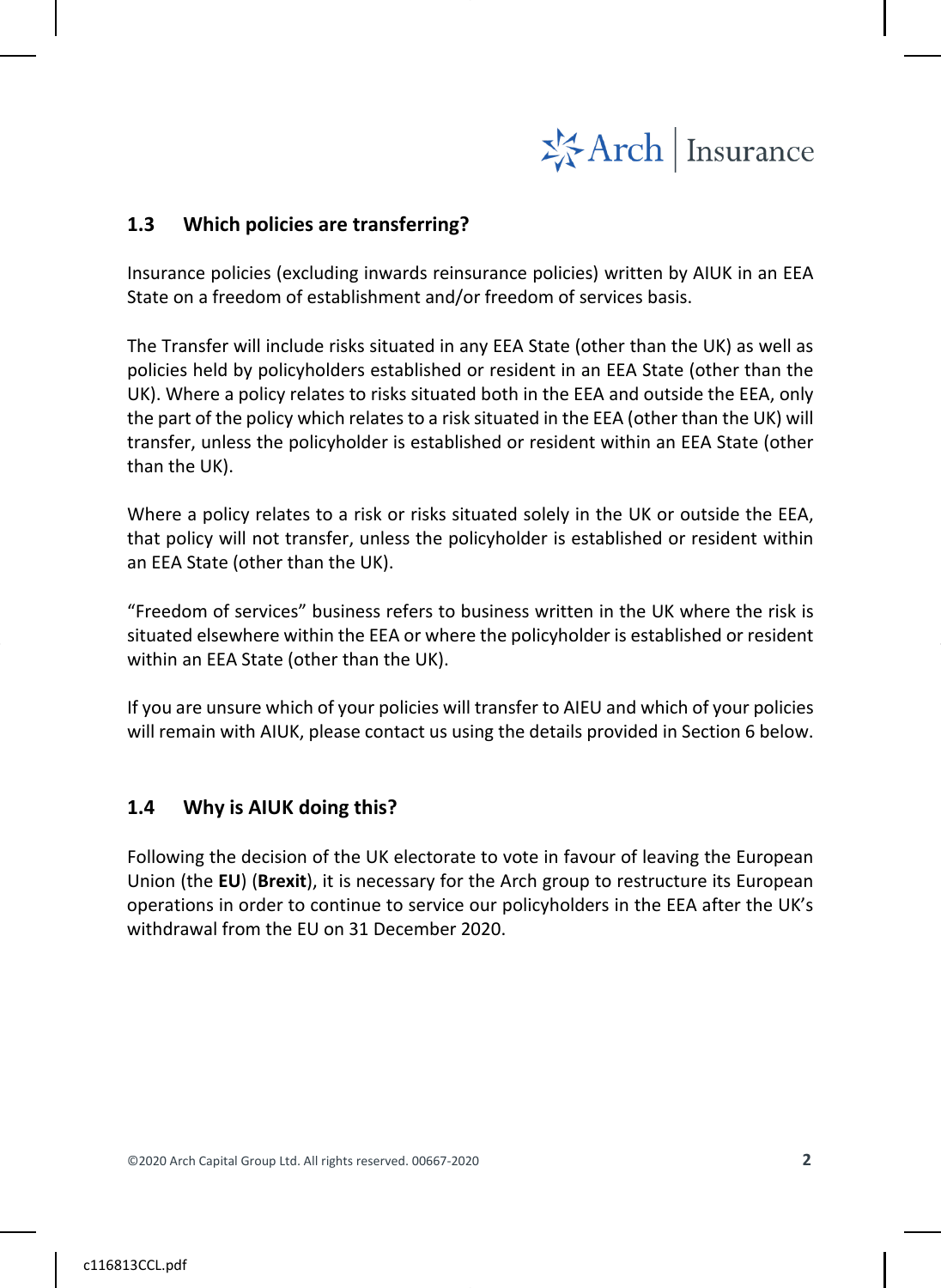

### **Section 2**

### More about Arch Insurance (EU) dac

#### **2.1 Who is AIEU?**

AIEU was incorporated in October 2011 as Arch Mortgage Insurance Limited. Pursuant to changes in the Irish Companies Act 2014, AIEU changed its form to become a designated activity company with the new name Arch Mortgage Insurance dac on 20 October 2015, then subsequently changed its name to Arch Insurance (EU) dac on 4 March 2019. Its registered number is 505420 and its registered office is situated at 2nd Floor, Block 3 The Oval, 160 Shelbourne Road, Ballsbridge, Dublin 4, Republic of Ireland.

AIEU is part of the same corporate group as AIUK. Both AIUK and AIEU are indirect wholly-owned subsidiaries of Arch Capital Group Ltd. (**ACGL**), a Bermuda exempted company limited by shares, which maintains a listing on the NASDAQ Stock Market in the U.S..

On 6 March 2019, AIEU received authorisation from the Central Bank of Ireland to expand its insurance licence, covering all classes of insurance business, except Class 18 'Assistance' and to write insurance business in all EEA States on a freedom of services basis. As a result of its authorisation from the CBI, since at least 31 December 2019, all new and renewal non-UK EEA business previously written by AIUK has been written through AIEU.

As a member of the Arch group, AIEU has adopted the same capital appetite framework as AIUK. AIUK's solvency capital ratio exceeds its minimum threshold in respect of its solvency capital ratio (calculated using its internal model approved by the Prudential Regulation Authority (**PRA**)). AIEU's solvency capital ratio exceeds its minimum threshold in respect of its solvency capital ratio (calculated using the Solvency II standard model).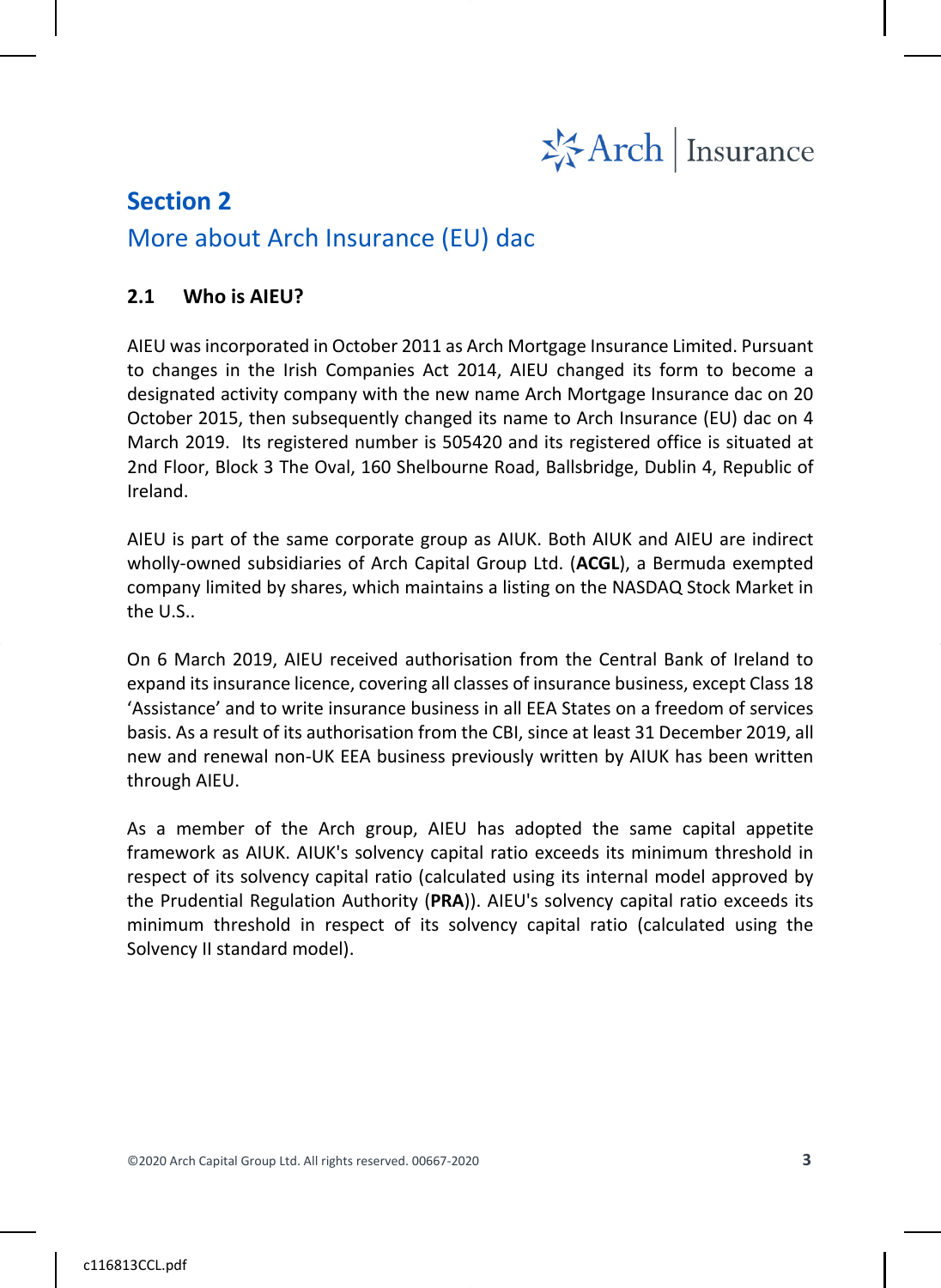

#### **2.2 How will AIEU administer my policy?**

AIEU will administer the Transferring Policies in the same way as they are currently administered by AIUK, in line with the Arch group's current systems, policies and procedures for its European operations (as the same may be updated from time to time). Both companies have adopted similar corporate governance arrangements, key systems of governance (risk, compliance, legal, actuarial and internal audit) and financial and operational reporting arrangements. Both companies are under common control of ACGL, and thus share some common financial reporting practices, systems, Arch group arrangements and leadership oversight.

<span id="page-5-0"></span>Arch Europe Insurance Services Ltd (**AEIS)**, a subsidiary of AIUK, employs all staff which provide all services to support AIUK's operations. Starting 29 March 2019, AEIS UK staff commenced providing services to AIEU to support the new and renewing EEA risks of AIUK which were written by AIEU, as well as continuing to support the Transferring Policies. Following the Effective Date, the same AEIS UK staff will continue to service the Transferring Policies on the same terms as the service and secondment arrangements already in place between AIEU and AEIS.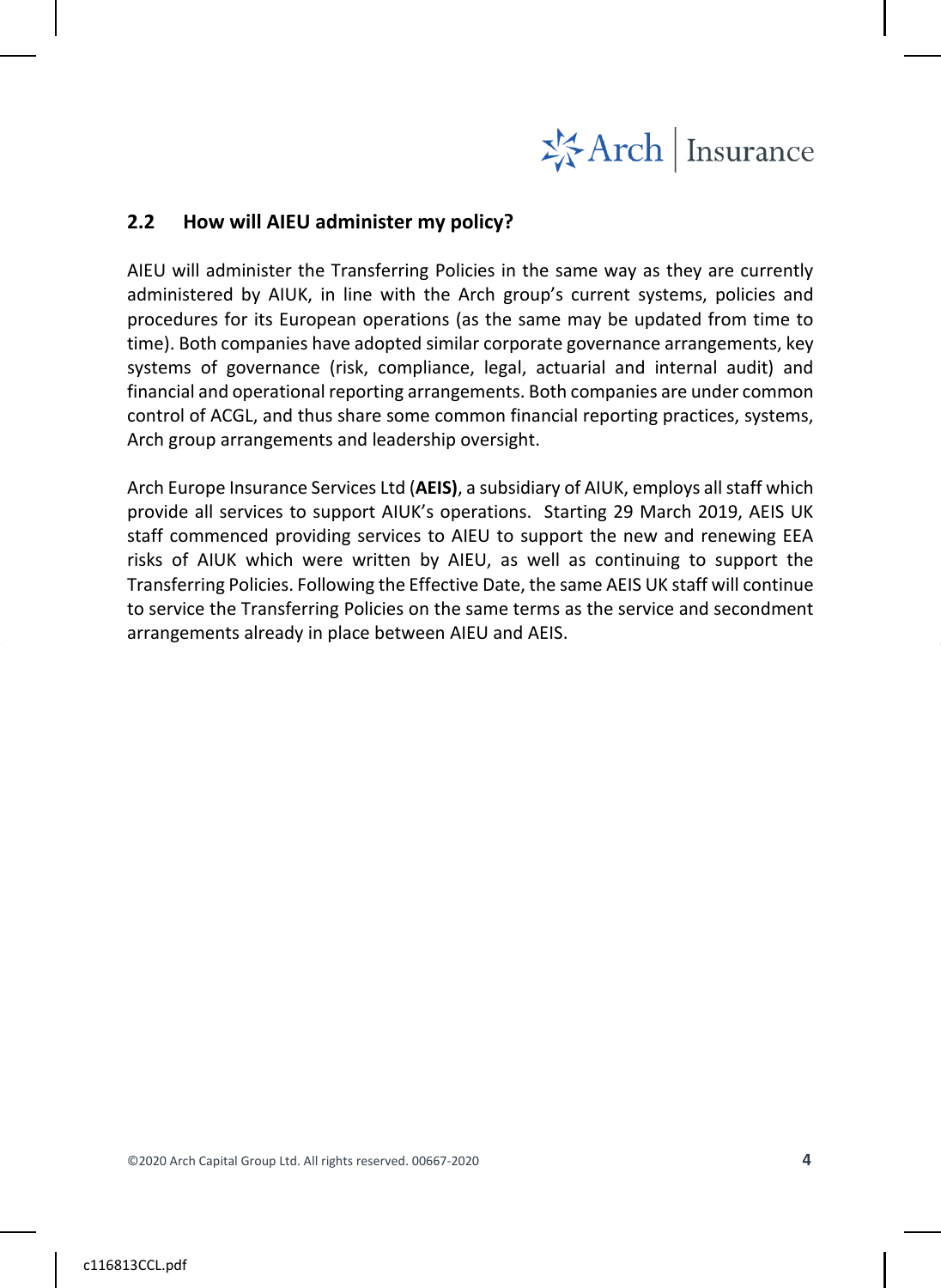

## **Section 3** More about the Transfer process

#### **3.1 What is the Transfer?**

The Transfer is governed by a process under Part VII of the UK Financial Services and Markets Act 2000 (**FSMA**) that enables groups of insurance policies to be moved from one insurer to another. The insurers involved can either be in the same insurance group (as in this instance) or from different corporate groups. An application must be approved by the Court before the Transfer can be effected. The applicable regulations require AIUK and AIEU to appoint an Independent Expert, approved by the Regulators, who looks at the impact of the proposed Transfer on the various groups of affected policyholders, and submits a report to the Court. Policyholders must be notified and given time to consider the proposals, and they have the right to object or raise concerns if they feel they would be adversely affected.

#### **3.2 Where and when will the Court Hearing take place?**

The Court Hearing will be at the **High Court of Justice, 7 Rolls Building, Fetter Lane, London, EC4A 1NL, UK** on **18 December 2020.**

You will be able to check on the ACGL website at

[www.archcapgroup.com/Insurance/Arch-Part-VII](http://www.archcapgroup.com/Insurance/Arch-Part-VII) or by calling our dedicated helpline, free of charge when calling from the UK at:

**+44 (0)808 196 3200** (open 09:00-17:00 London time on weekdays);

after this date for information about the outcome of the hearing. Each of the above opening hours excludes bank holidays and public holidays. Callers outside of these hours will be able to leave a message and request that their call is returned.

#### **3.3 What will happen at the Court Hearing?**

The Court will consider whether the Transfer adversely affects policyholders and whether it is appropriate to allow the Transfer. The judge will review the witness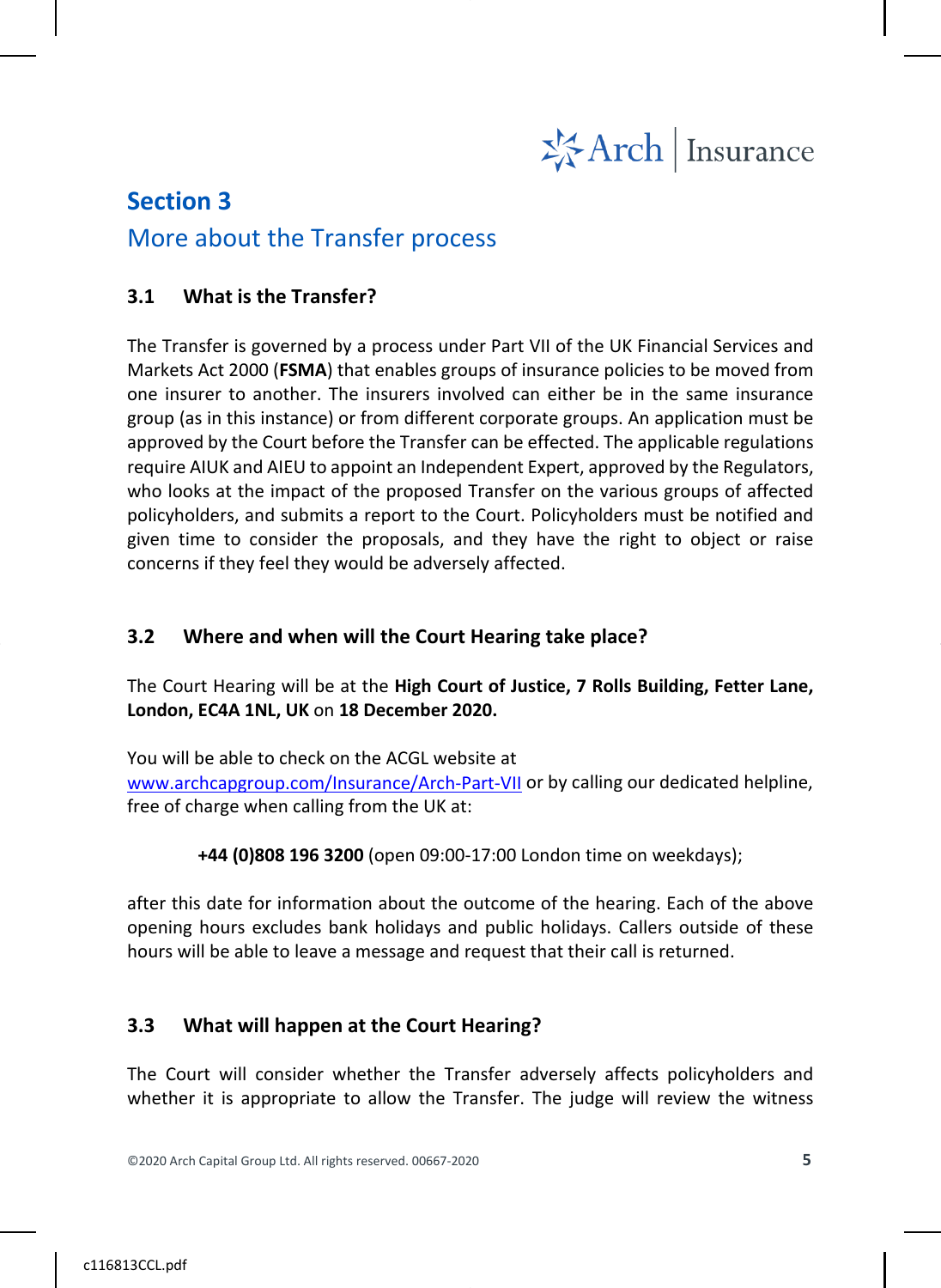# 岑Arch | Insurance

statements and evidence presented by AIUK and AIEU, and consider the reports of the Independent Expert and the Regulators. Time will be allocated to hear any objections or concerns put forward (whether in writing, by telephone, or in person) by affected policyholders or any other person who believes that they would be adversely affected by the proposals. The judge must decide whether or not it is appropriate to approve the Transfer, taking all of the evidence into account. If the judge does approve the Transfer, then a Court Order is made which means the Scheme will come into effect at a time specified in the Court Order.

#### **3.4 What can you do if you believe you may be adversely affected?**

If you believe you may be adversely affected as a result of the Transfer, then you are entitled to object or raise your concerns either in writing or by telephone in advance, or in person at the Court Hearing. You may choose to appoint legal counsel to attend the Court Hearing on your behalf.

You can:

Call our dedicated helpline, free of charge when calling from the UK, on:

**+44 (0)808 196 3200** (open 09:00-17:00 London time on weekdays); and

(the above opening hours excludes bank holidays and public holidays: callers outside of these hours will be able to leave a message and request that their call is returned); or

write to us at:

**Arch Insurance (UK) Limited** 5<sup>th</sup> Floor, Plantation Place South London EC3R 5AZ United Kingdom

e-mail us at: [Archpart7@archinsurance.co.uk](mailto:Archpart7@archinsurance.co.uk)

Any objections or concerns to the Transfer notified to us by telephone or in writing will also be included in the information supplied to the Court. Should you need any further information or if you have any questions or concerns about the Transfer or consider that you may be adversely affected then please contact us as soon as possible and preferably no later than **1December 2020**.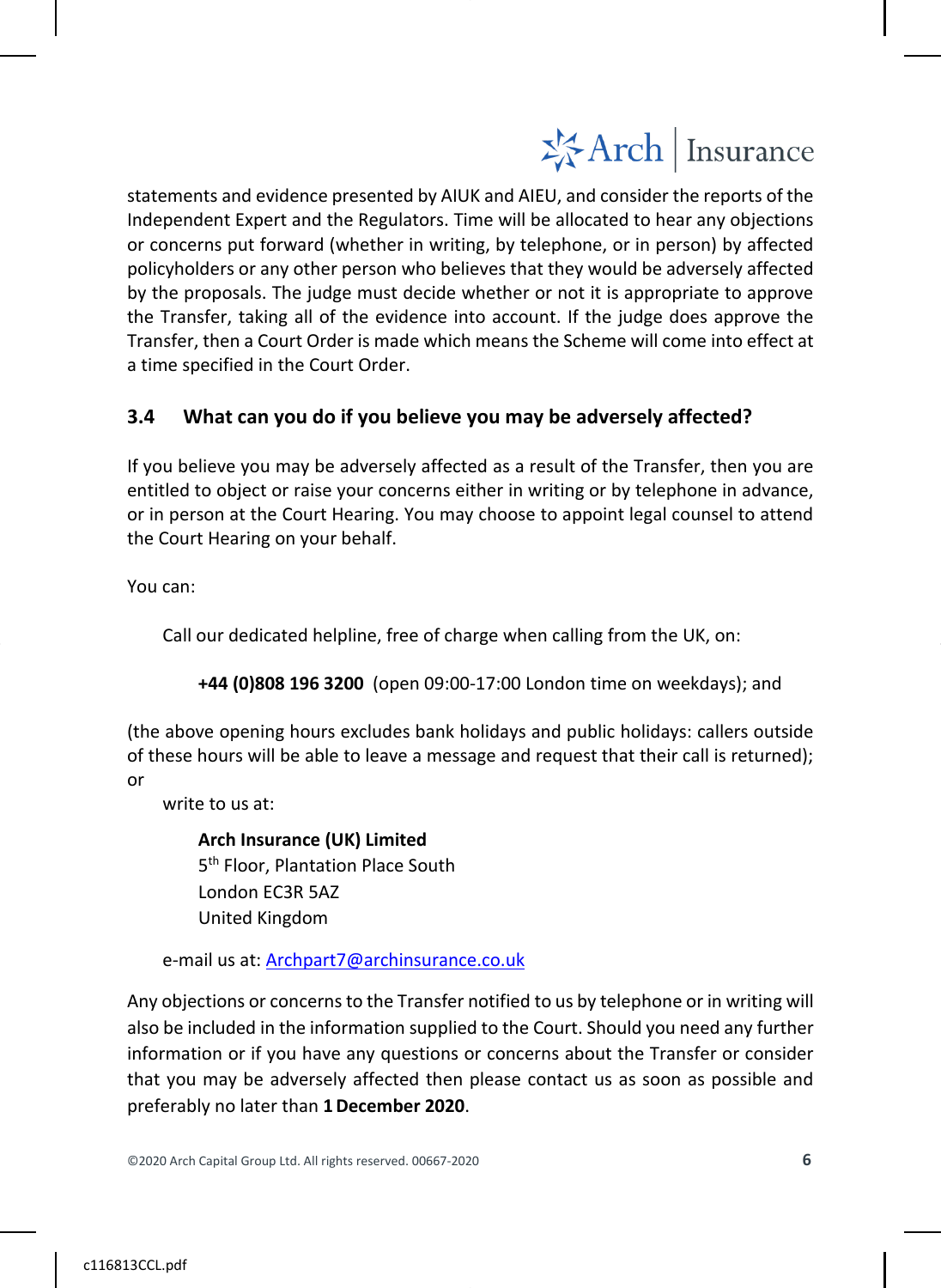

#### **3.5 What do you mean by 'adversely affected'?**

Any types of effect on policyholders may be considered by the Court. This includes changes to the financial security of the companies involved, or changes to the administration of the Transferring Policies. If there are some changes for the worse, this does not necessarily mean that the Transfer is unfair or unreasonable, as they might be outweighed by other benefits, or they might be extremely small, or they may only occur infrequently. The Independent Expert considers the materiality of any adverse changes based on their size or likelihood of occurring and provides his conclusions in his Report.

Please refer to the enclosed summary of the Independent Expert's Report and paragraph 5.4 below for an assessment of the adverse effects of the Transfer.

#### **3.6 What will happen if the Court does not approve the Transfer?**

If the transfer is rejected, your policy will remain with AIUK.

If the Transfer is delayed for any reason then we will inform policyholders of this via the ACGL website: www.archcapgroup.com/Insurance/Arch-Part-VII. If there is expected to be a protracted delay, or the Transfer is rejected, we will also write to affected policyholders to let them know.

If the transfer is rejected or delayed it is unclear how AIUK would be able to service its policyholders in the EEA after the UK's withdrawal from the EU on 31 December 2020.

#### **3.7 Will I be charged extra for any of this?**

<span id="page-8-0"></span>No, you will not be asked to bear any costs of the Transfer. AIUK and AIEU will meet the costs and fees of carrying out the Transfer.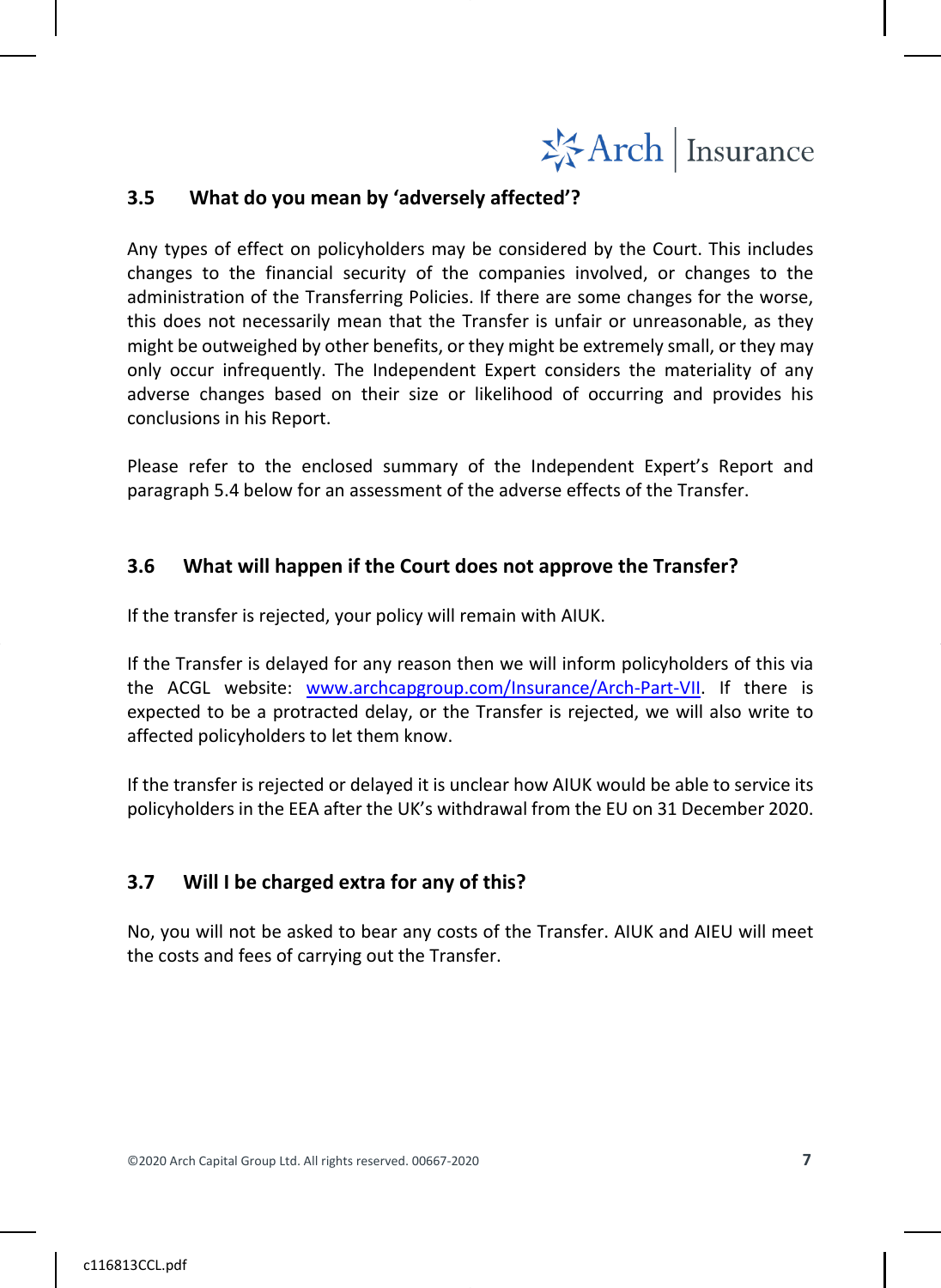

### **Section 4**

### More about the Independent Expert

#### **4.1 Who is the Independent Expert?**

The Independent Expert is Simon Sheaf of Grant Thornton LLP.

#### **4.2 What is the role of the Independent Expert?**

Simon Sheaf has been appointed to give his opinion on the likely effect of the proposals on policyholders. His appointment has been approved by the PRA, following consultation with the Financial Conduct Authority (**FCA**). His Report is impartial, based on thorough scrutiny of the proposals and the businesses of AIUK and AIEU. AIUK and AIEU have provided him with access to key staff and information that he has requested, both private and public.

#### **4.3 How do I know he is independent?**

<span id="page-9-0"></span>The Independent Expert's appointment has been approved by the PRA, following consultation with FCA, and independence is one of the criteria that the PRA and FCA use to assess his suitability. Simon Sheaf has confirmed that he has no financial interest in AIUK, AIEU or the group of companies to which they belong, nor has he ever provided any consulting services or acted in any advisory capacity to AIUK, AIEU, ACGL or any company that at the time a subsidiary of ACGL. Simon Sheaf's overriding duty of responsibility is to Court, and not AIUK or AIEU. His Report must be impartial. We have included a summary of his Report with this pack, but you can download a full copy of the Independent Expert's Report at the ACGL website: [www.archcapgroup.com/Insurance/Arch-Part-VII.](file://wplfs02/home$/ILi/My%20Documents/Project%20Document/ERM/Part%20VII/Document/Arch/Notification/Communication%20Pack/www.archcapgroup.com/Insurance/Arch-Part-VII) If you would like a paper copy sent to you then please contact us on the details set out section 3.4 above.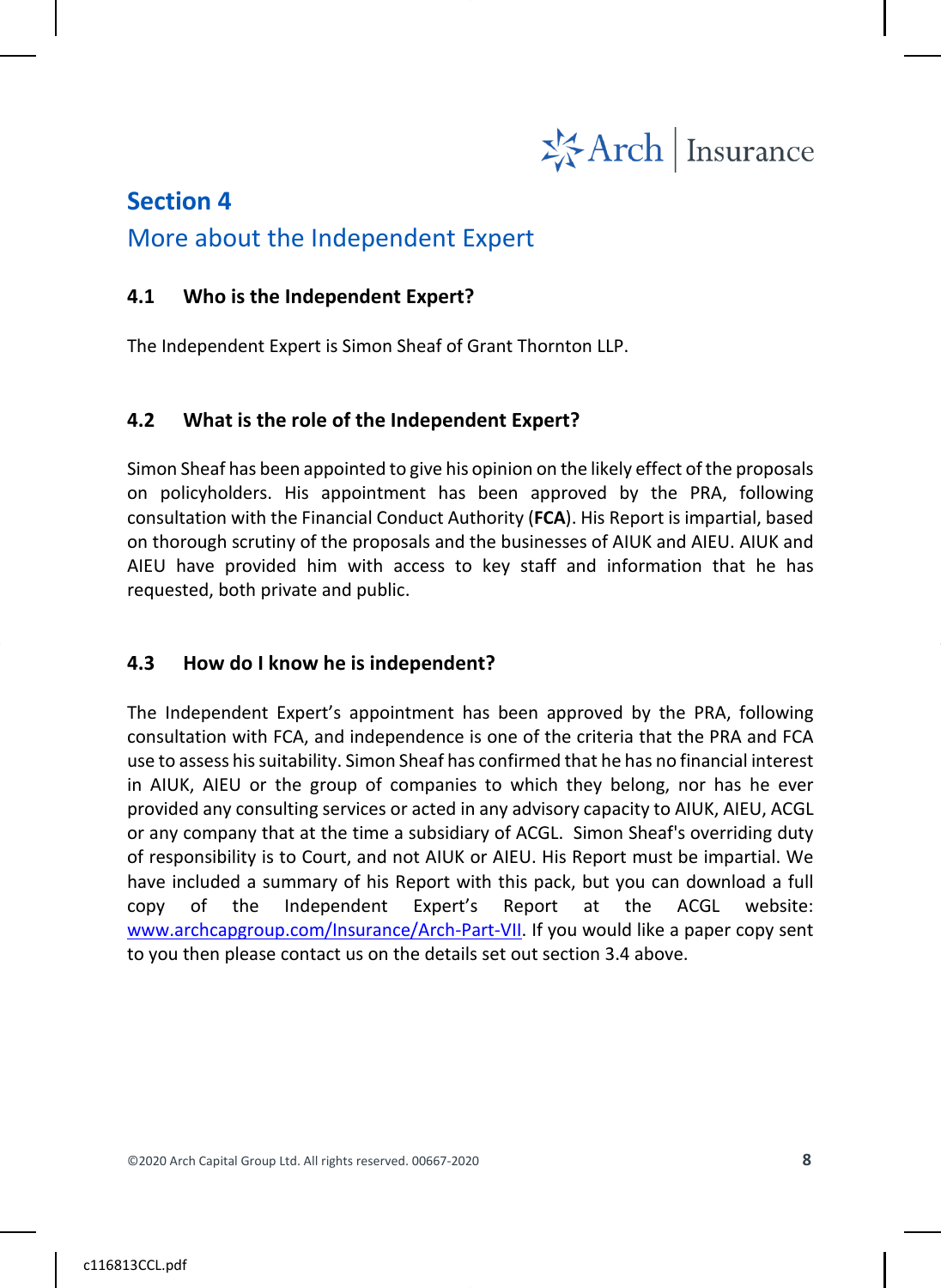

## **Section 5** Will there be any changes to my policy?

#### **5.1 Who do I contact after the Transfer for a query on my policy or to make changes?**

The administration of your policy will not change as a result of the Transfer and after the Transfer you should continue to contact your normal contact at Arch or your broker or any other intermediary through which you acquired your policy.

#### **5.2 Will there be any changes to premiums I pay?**

No changes will be made to your premium as a result of the Transfer.

#### **5.3 Are there any changes to the terms and conditions of my policy?**

The transfer will not change the terms and condition of your policy or the payments that you receive if you have a claim.

#### **5.4 Are there any other changes I should be aware of as result of the Transfer?**

#### **Financial Services Compensation Scheme**

In the event of the insolvency of AIUK, if you meet the relevant eligibility criteria, you currently have recourse to the Financial Services Compensation Scheme (the **FSCS**) to have any claim you bring under your policy paid. Since AIUK's business is mainly commercial insurance, the majority of policyholders will not meet the eligibility criteria, as the FSCS is aimed at consumers and very small businesses. However, a small minority of Transferring Policyholders may meet the eligibility criteria. If the Scheme is approved, and your policy is transferred to AIEU, you will no longer have recourse to the FSCS in the event of AIEU's insolvency. This does not impact AIUK policyholders who are not transferring to AIEU.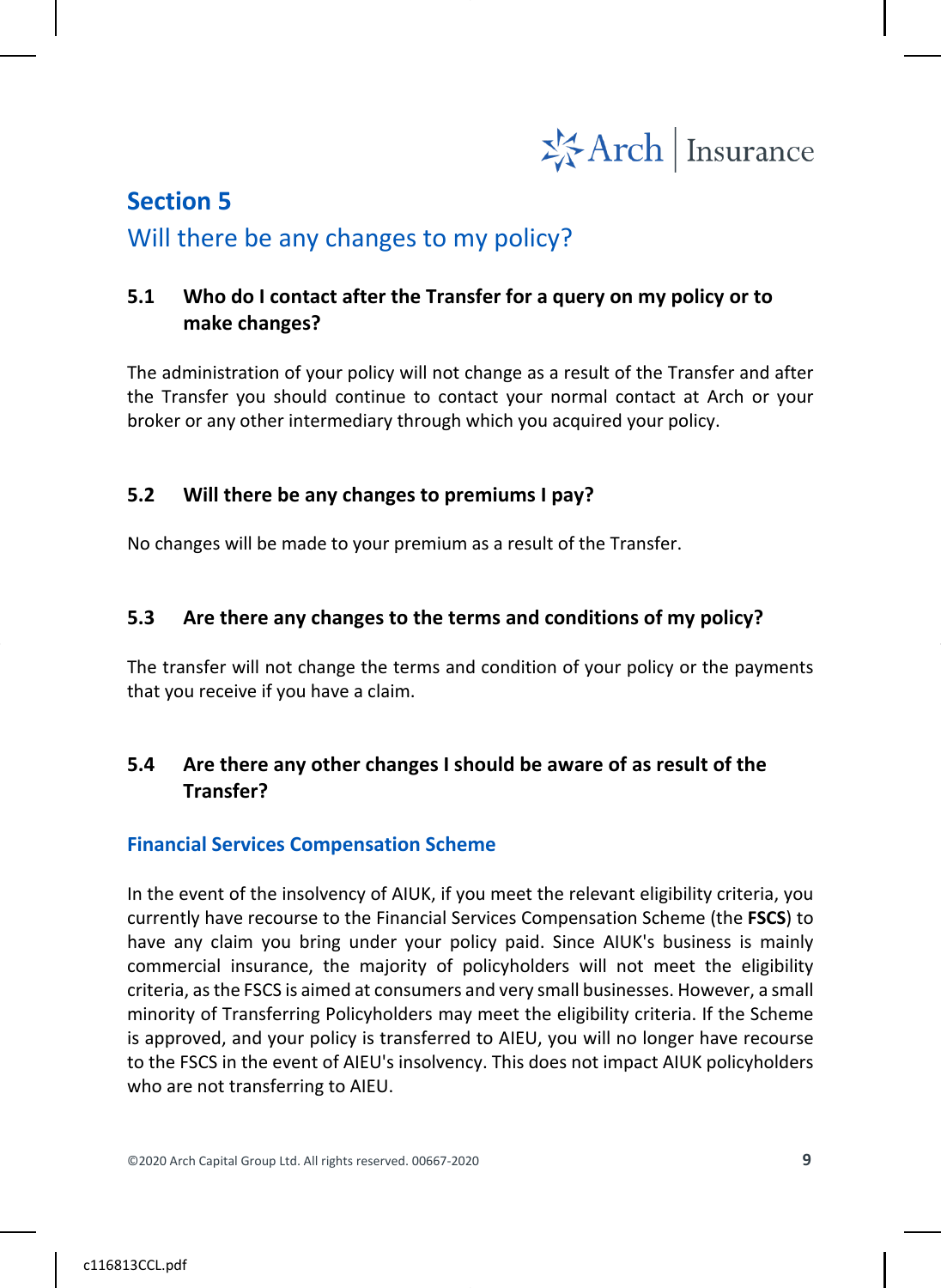

The Independent Expert has considered this issue in his Report at Section 9 and has concluded that this loss of access to the FSCS will not materially adversely affect the Transferring Policyholders, for the reasons set out in his Report.

#### **Financial Ombudsman Service**

In addition, in the event of a dispute with AIUK, if you meet the relevant eligibility criteria, you currently have recourse to the UK Financial Ombudsman Service (the **FOS**) which provides a free, independent services for resolving disputes. The eligibility criteria for this services is similar to that applying to the FSCS: for this reason, only a minority of Transferring Policyholders are expected to meet such criteria. Transferring Policyholders who currently have access to the FOS will maintain that access only in relation to complaints about policies written by AIUK pre-transfer, or written by AIEU's UK branch post-transfer, but will maintain access to the Irish equivalent, the Financial Services and Pensions Ombudsman (the **FSPO**).

The monetary limits for a claim under the FSPO are different to those under the FOS. Such policyholders would also maintain access to the equivalent scheme via the European network of alternative dispute resolution schemes, Fin-Net.

<span id="page-11-0"></span>Again, the independent Expert has considered this issues in his Report at paragraphs 11.21-11.34 (inclusive) and has concluded that this loss of access to the FOS will not materially adversely the transferring policyholders, for the reasons set out in his Report.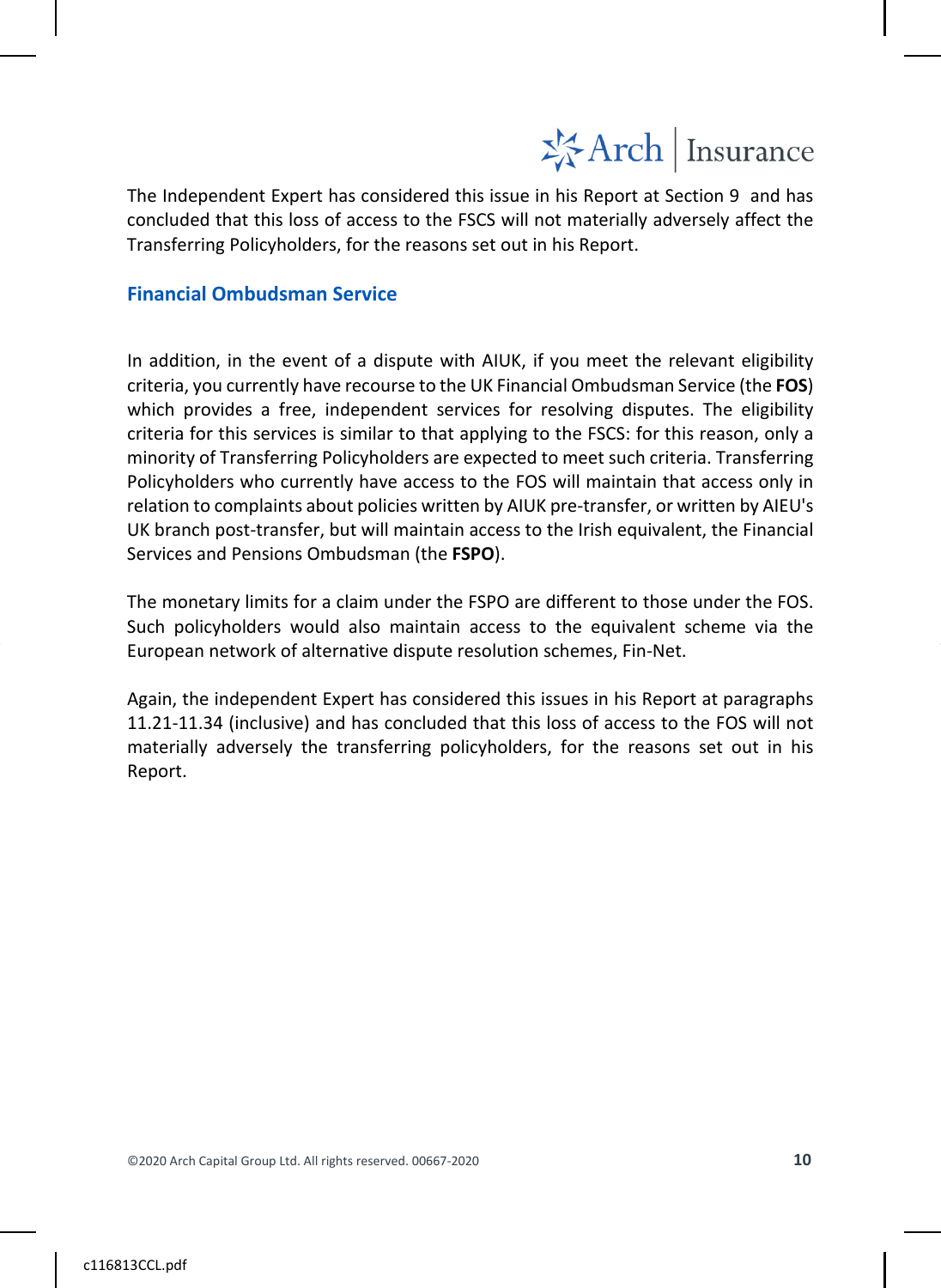

# **Section 6** Final comments

#### **6.1 I can't find the answer to my questions in this booklet. Where can I find out more?**

We hope that the information we have provided has helped you to understand the proposals. AIUK and AIEU have published further information on the ACGL website: www.archcapgroup.com/Insurance/Arch-Part-VII. There you can download a full version of the legal terms of the Transfer, the full Report of the Independent Expert, and the policyholder communications pack. Alternatively call us on the dedicated helpline below and we will send you this information.

AIUK and AIEU have set up a dedicated helpline for customers who have questions or wish to raise concerns or objections related to the proposed Transfer on our dedicated helpline (free of charge when calling from the UK):

**+44 (0)808 196 3200** (open 09:00-17:00 London time on weekdays); and

(the above opening hours excludes bank holidays and public holidays: callers outside of these hours will be able to leave a message and request that their call is returned).

Alternatively, you can write to us at:

**Arch Insurance (UK) Limited** 5<sup>th</sup> Floor, Plantation Place South London EC3R 5AZ United Kingdom

or e-mail us at: Archpart7@archinsurance.co.uk

We will also publish on the ACGL website copies of any Supplementary Reports that the Independent Expert writes before the Court Hearing date.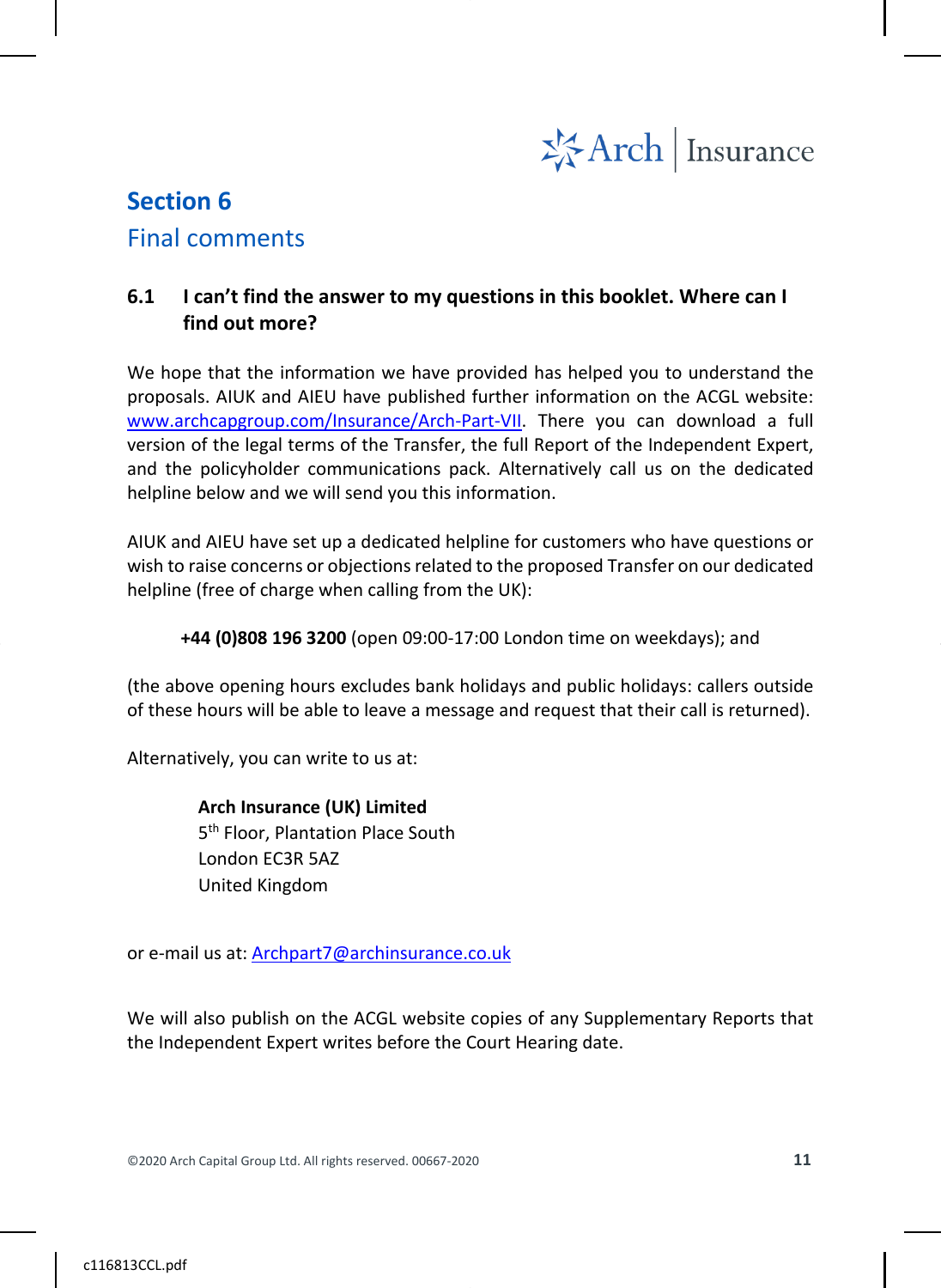

If you do think you may be worse off as a result of the Transfer please see sections 3.4 to 3.6 above or turn to the Legal Notice within this pack for information about how to make your objection or concern known to us.

#### **6.2 How will I know if the Transfer has been approved?**

We will announce the outcome of the Court application on the ACGL website: www.archcapgroup.com/Insurance/Arch-Part-VII following the Court Hearing due on **18 December 2020**. Any changes or information on the progress of the Transfer will also be announced on this website. You should check this website for any changes or updates or otherwise call our dedicated helpline set out at section 6.1 above.

<span id="page-13-0"></span>If the application is successful then the Transfer should take place on the Effective Date (expected to be **31 December 2020**).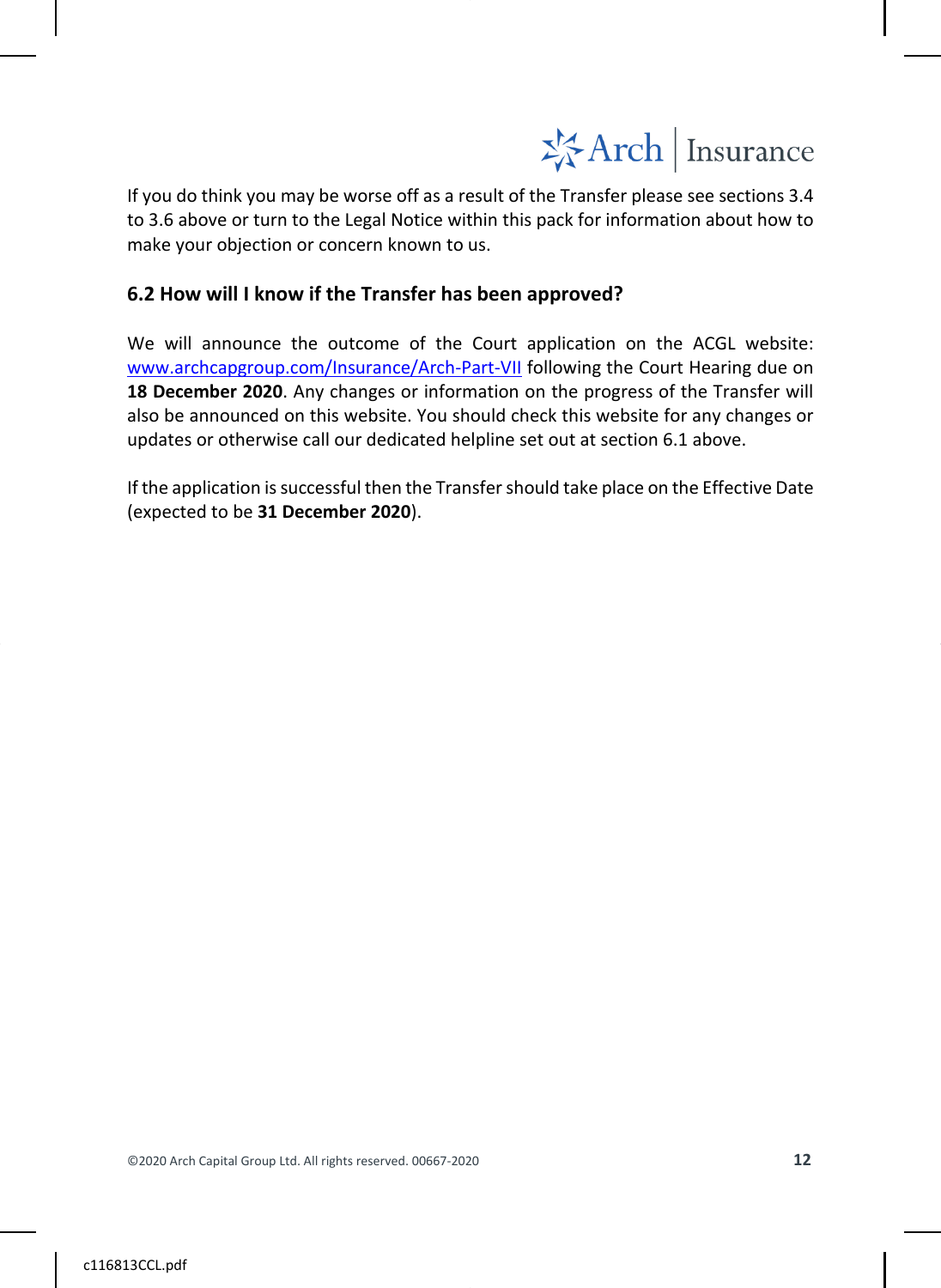

# **Glossary**

**ACGL** means Arch Capital Group Ltd.

**AIEU** means Arch Insurance (EU) dac.

**AIUK** means Arch Insurance (UK) Limited.

**Court** means the High Court of Justice and England and Wales.

**Court Hearing** means the Hearing at the High Court of Justice in England and Wales at which the final decision to approve or disapprove the Scheme is made.

**Court Order** the order of the Court sanctioning the Scheme.

**Effective Date** means 31 December 2020, the date on which the Scheme is expected to become effective (subject to the approval of the Court). Any change to the date of the Transfer will be announced on the ACGL website.

**FCA** means the Financial Conduct Authority, which has objectives to protect consumers of financial services, to protect and enhance the integrity of the UK financial system and to promote effective competition in the interests of consumers.

**FSMA** means the UK Financial Services and Markets Act 2000.

**Independent Expert** means Simon Sheaf of Grant Thornton LLP who has been appointed, with the approval of the Regulators, to produce the Report.

**PRA** means the Prudential Regulation Authority, which is responsible for the prudential regulation and supervision of banks, building societies, credit unions, insurers and major investment firms in the UK.

**Regulator(s)** means the applicable regulator(s) of the UK insurance industry. This refers to, as the context requires, the PRA, the FCA or both.

**Report** means the Scheme report produced by the Independent Expert under the requirements of the FSMA, reflecting the guidance provided by SUP 18.2 of the FCA's